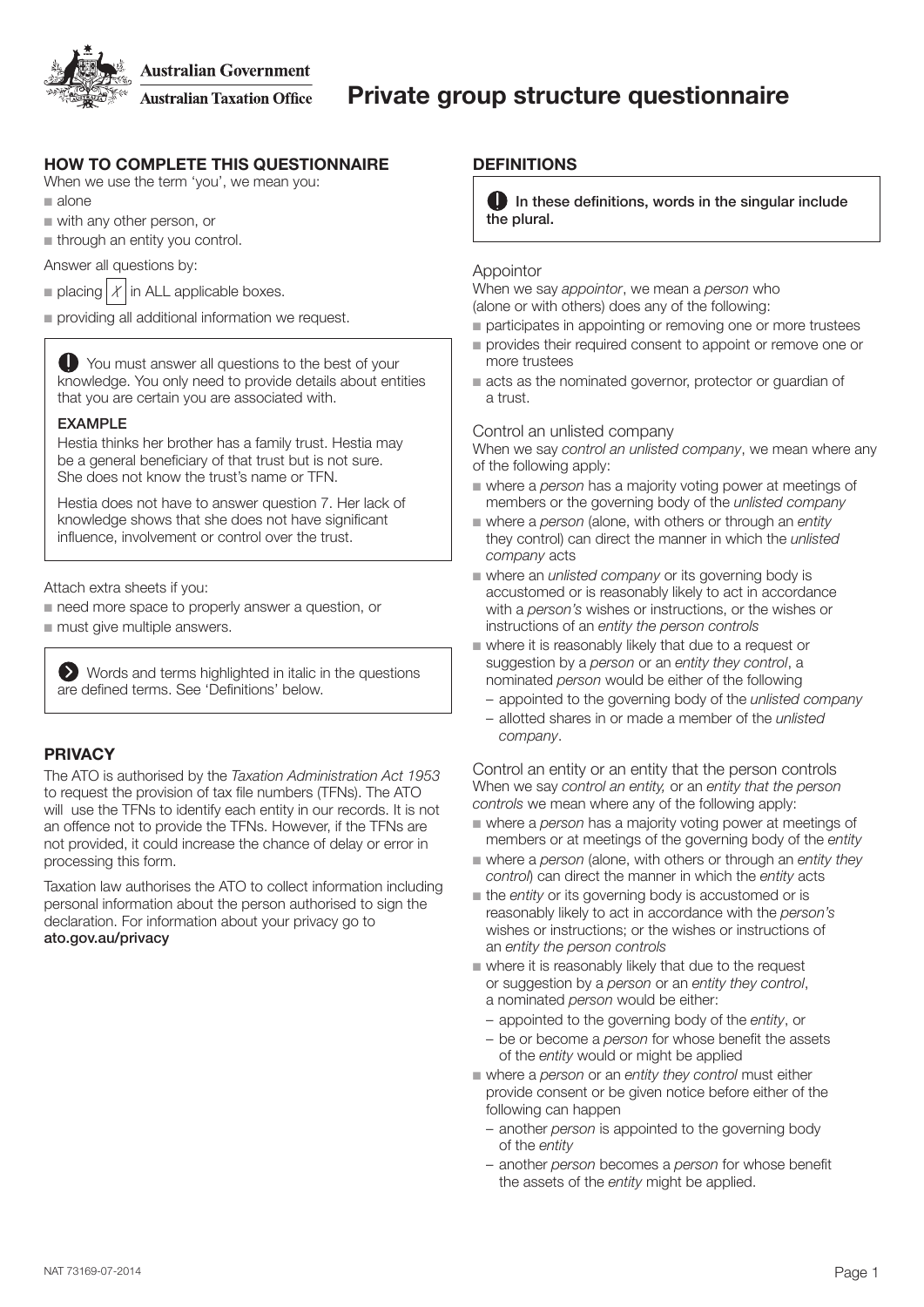#### Control the affairs of a private trust

When we say *control the affairs of a private trust* in relation to a *person*, we mean where any of the following apply:

- $\blacksquare$  where one of the following can direct the manner in which the trustee or *appointor* acts
	- a *person* with majority voting power at meetings of members of, or of the governing body of, the trustee or *appointor*
	- a *person* (alone, with others or through an *entity they control*) is able to direct the manner in which the trustee or *appointer* acts
- $\blacksquare$  where the trustee or *appointor*, or its governing body is accustomed or is reasonably likely to act in accordance with a *person's* wishes or instructions, or the wishes or instructions of an *entity the person controls*
- $\blacksquare$  where it is reasonably likely that due to a request or suggestion by a *person*, or an *entity they control*, a nominated *person* would be either of the following
- appointed to the governing body of the *appointor* or trustee – added to the class of objects of a power of appointment
- n where it is reasonably likely that due to a request or suggestion by a *person* or an *entity they control*, a power in respect of the trust would be exercised so an *interest* in the capital or income of the trust would be vested (contingently or absolutely, and whether or not defeasibly) in a nominated *person*.

#### Entity

When we say *entity,* we mean any body or organisation of any kind, whether incorporated or not, inside or outside Australia, including for example all of the following:

- $\blacksquare$  an *unlisted company*
- a *private trust*
- $\blacksquare$  an establishment
- $a$  foundation
- $\blacksquare$  an anstalt
- $a$  partnership
- $a$  syndicate
- $a$  society
- $\blacksquare$  a stichting
- $\blacksquare$  a stiftung  $\blacksquare$  an association
- 
- $\blacksquare$  a joint venture
- $\blacksquare$  a prescribed private fund
- $\blacksquare$  a charitable body or fund.

#### Family

When we say *family*, we mean your *spouse* (including de facto *spouse*) and all of the following:

- **n** both your and your *spouse's* parents
- $\blacksquare$  both your and your *spouse's* siblings and their children
- $\blacksquare$  both your and your *spouse's* children and grandchildren
- $\blacksquare$  the *spouses* (including de facto *spouse*) and children of any people identified in the previous three points.

#### Financial accommodation

When we say *financial accommodation*, we mean anything of economic value including:

- loans or advance funds
- forgiving a debt someone owes you
- $\blacksquare$  an arrangement that financed a limited recourse loan or non-recourse loan
- $\blacksquare$  an asset an associated company or trust owns, rents or leases that they let you use (for example, a house, a club membership or a credit card).

#### Interest

When we say *interest,* we mean any legal or beneficial *interest* or *interests* that are:

- $\blacksquare$  held directly
- $\blacksquare$  held indirectly through one or more *entities*.

#### Person

When we say *person*, we mean any individual or *entity.*

#### Private trust

When we say *private trust,* we mean any trust inside or outside Australia where both of the following apply:

- $\blacksquare$  the trust is not listed on a stock exchange
- $\blacksquare$  no prospectus has been issued for the trust.

#### **Shareholder**

When we say *shareholder,* we mean either of the following:

- a *person* who owns company shares or stock
- a *person* who is a member of a company by subscription to a company memorandum of association or otherwise.

#### **Spouse**

When we say *spouse*, we mean someone you are living with, or usually live with, where you are any of the following: n married

- $\blacksquare$  in an opposite or same-sex relationship registered under certain state and territory laws
- $\blacksquare$  in an opposite or same-sex de facto relationship.

#### Unlisted companies

When we say *unlisted companies,* we mean any company that is incorporated inside or outside Australia that is not listed on any stock exchange. This does not include any of the following:

- $\blacksquare$  an incorporated sporting or non-profit club
- $\blacksquare$  a society or association
- $\blacksquare$  an incorporated professional body
- an *entity* mentioned in s30-15 of the *Income Tax* Assessment Act 1997 (ITAA 1997).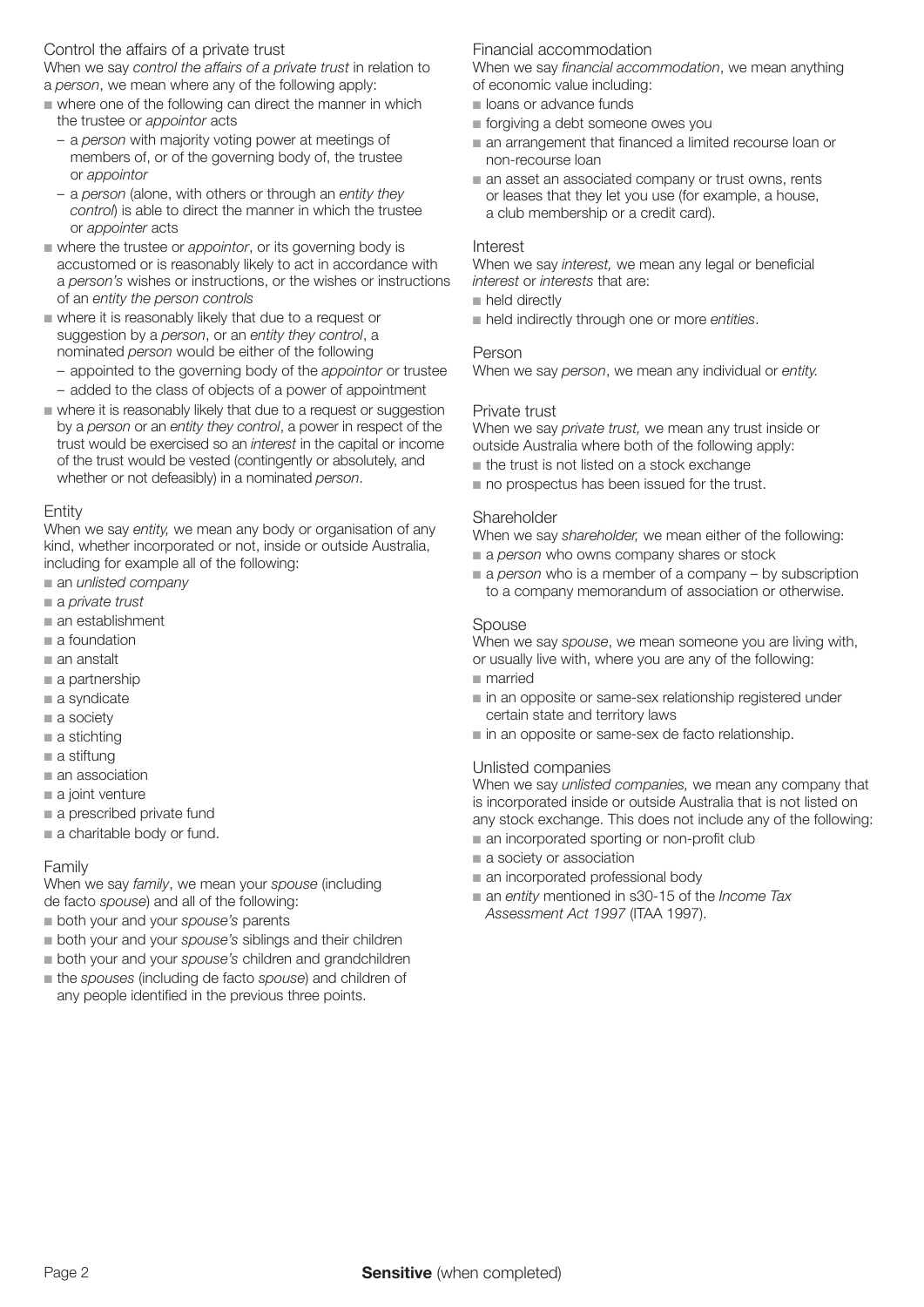**Australian Government Australian Taxation Office** 

| <b>Your details</b>   |  |                   |                        |
|-----------------------|--|-------------------|------------------------|
| Tax file number (TFN) |  |                   | See privacy on page 1. |
| <b>Full name</b>      |  |                   |                        |
| Family name           |  |                   |                        |
| First given name      |  | Other given names |                        |
|                       |  |                   |                        |

# Section A: Your association with unlisted companies

#### 1 Were you a *shareholder* of any *unlisted company*, or was any:

■ member of your *family*, or

**person** you named in your answers to this questionnaire?

 $\text{Yes}$  Provide the following information for each unlisted company (if more than one, attach extra sheets).

#### Unlisted company's details

| Name                                                                                              |
|---------------------------------------------------------------------------------------------------|
|                                                                                                   |
| Place of incorporation                                                                            |
| Australian company number (ACN) or other identifying registration number<br>Tax file number (TFN) |
| Registered office's address                                                                       |
|                                                                                                   |
| Shareholder's details                                                                             |
| Name                                                                                              |
|                                                                                                   |
| Your relationship to them                                                                         |
|                                                                                                   |
| Day<br>Month<br>Year<br>Date they acquired the shareholding in the unlisted company               |
| Class of shares they held<br>Number of shares they held                                           |
|                                                                                                   |
| Describe the rights attached to each class of share                                               |
|                                                                                                   |
| Total number of shares the company issued for each class of shares                                |
|                                                                                                   |
|                                                                                                   |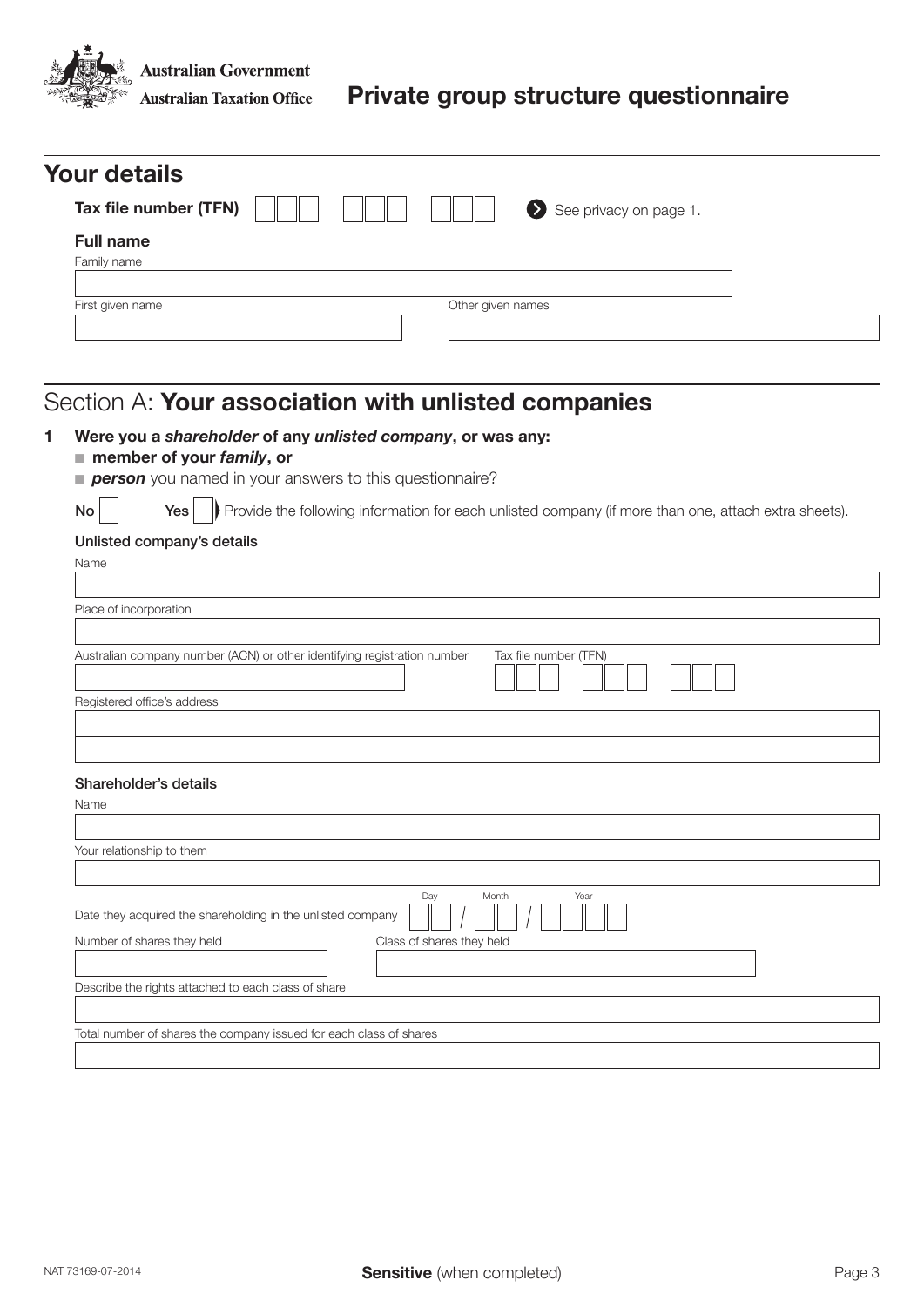### 2 Were you, or was any member of your *family*, an officer of any *unlisted company*?

 $No$   $\Box$  Yes Provide the following information for each unlisted company (if more than one, attach extra sheets).

#### Unlisted company's details

| Name                                                                                                              |  |
|-------------------------------------------------------------------------------------------------------------------|--|
|                                                                                                                   |  |
| Place it was incorporated                                                                                         |  |
| ACN or other identifying registration number<br><b>TFN</b>                                                        |  |
| Registered office's address                                                                                       |  |
|                                                                                                                   |  |
|                                                                                                                   |  |
| Officer's details                                                                                                 |  |
| Name                                                                                                              |  |
|                                                                                                                   |  |
| Your relationship to them                                                                                         |  |
| Office they held in the unlisted company                                                                          |  |
|                                                                                                                   |  |
| Day<br>Month<br>Year<br>Date they were appointed to the office                                                    |  |
|                                                                                                                   |  |
| Did anyone hold any shares, or any interest in shares, in any unlisted company:                                   |  |
| on your behalf, or<br>in trust for you?                                                                           |  |
|                                                                                                                   |  |
| Provide the following information for each unlisted company (if more than one, attach extra sheets).<br>Yes<br>No |  |
| Unlisted company's details                                                                                        |  |
| Name                                                                                                              |  |
| Place it was incorporated                                                                                         |  |
|                                                                                                                   |  |
| ACN or other identifying registration number<br><b>TFN</b><br>لـــالـ                                             |  |
| Registered office's address                                                                                       |  |
|                                                                                                                   |  |
|                                                                                                                   |  |
| Share details                                                                                                     |  |
| Name of the person holding the shares or the interest in the shares on your behalf                                |  |
| Your relationship to them                                                                                         |  |
|                                                                                                                   |  |
| Day<br>Month<br>Year                                                                                              |  |
| Date you acquired the shareholding in the unlisted company                                                        |  |
| Number of shares you held or had an interest in<br>Class of shares you held or had an interest in                 |  |
| Describe the rights attached to each class of share                                                               |  |
|                                                                                                                   |  |
|                                                                                                                   |  |
| Total number of shares the company issued for each class of shares                                                |  |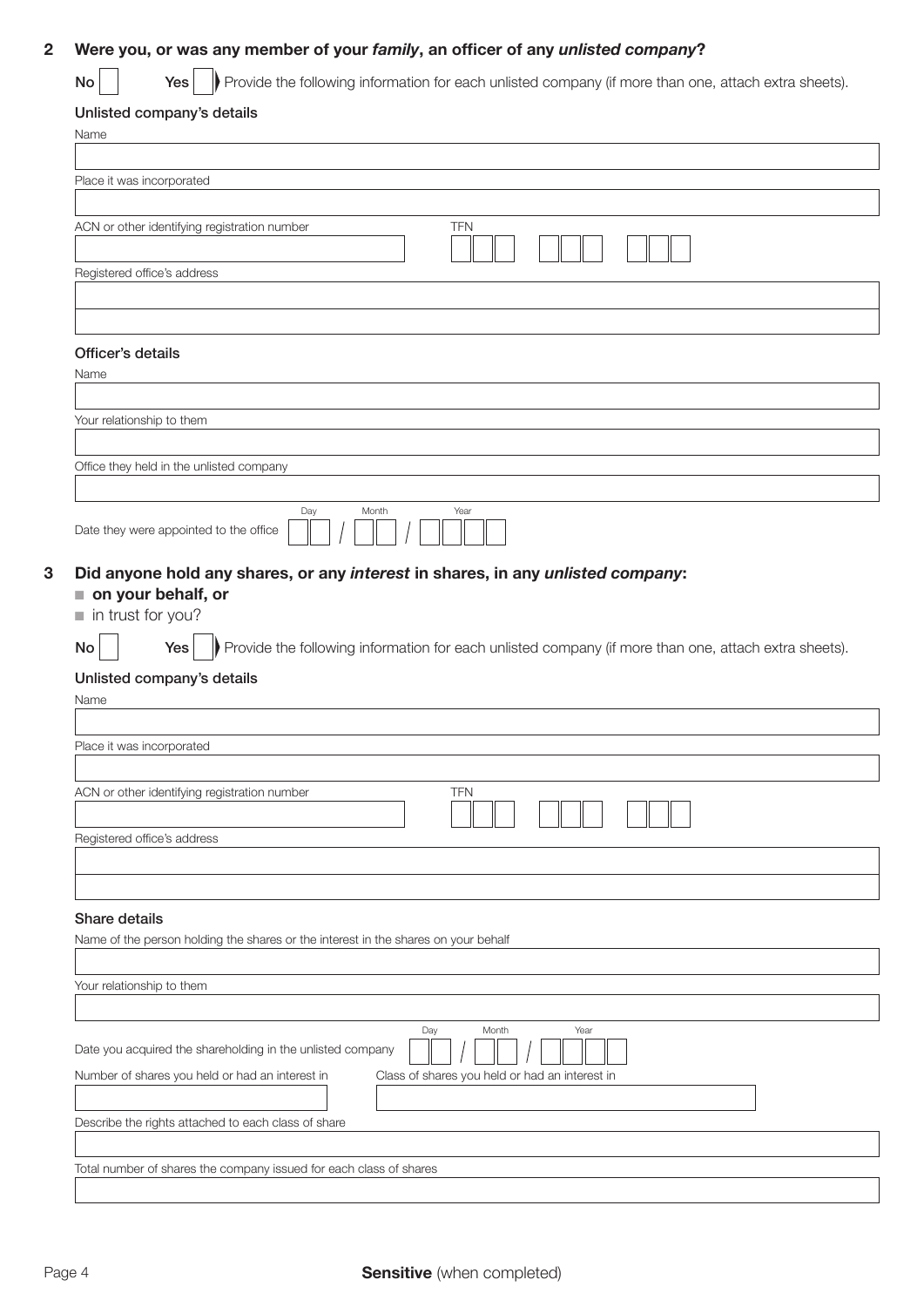#### 4 Did anyone hold shares, or any *interest* in shares, in any *unlisted company* (covered by your answers to previous questions), on behalf of, or in trust for a third *person* or *entity*?

 $\mathsf{No}$   $\vert$  Yes  $\vert$  Provide the following information in respect of all such shares

Name of the registered shareholder

| Details of shares held on behalf of a third person or entity |                                                                       |
|--------------------------------------------------------------|-----------------------------------------------------------------------|
| Class of shares                                              | Number of shares                                                      |
|                                                              |                                                                       |
|                                                              |                                                                       |
|                                                              |                                                                       |
|                                                              | Full name of the person or entity on whose behalf the shares are held |
|                                                              |                                                                       |

#### 5 Did you *control an unlisted company* not covered by your answers to questions 1 to 4, or did any: ■ member of your *family*, or

**person** named in your answers to this questionnaire?

| v |
|---|

 $\mathsf{No}$   $\vert$   $\vert$   $\mathsf{Yes} \vert$   $\vert$  Provide the following information for each unlisted company (if more than one, attach extra sheets).

#### Unlisted company's details

Name Place it was incorporated ACN or other identifying registration number TFN Registered office's address

#### Details of person who controlled unlisted company

| Name of the person who controlled the unlisted company                              |
|-------------------------------------------------------------------------------------|
|                                                                                     |
| Your relationship to them                                                           |
|                                                                                     |
| Day<br>Month<br>Year<br>Date they acquired the shareholding in the unlisted company |
| Number of shares they held<br>Class of shares they held                             |
| Describe the rights attached to each class of share                                 |
| Total number of shares the company issued for each class of shares                  |
| Describe how they controlled the unlisted company                                   |
|                                                                                     |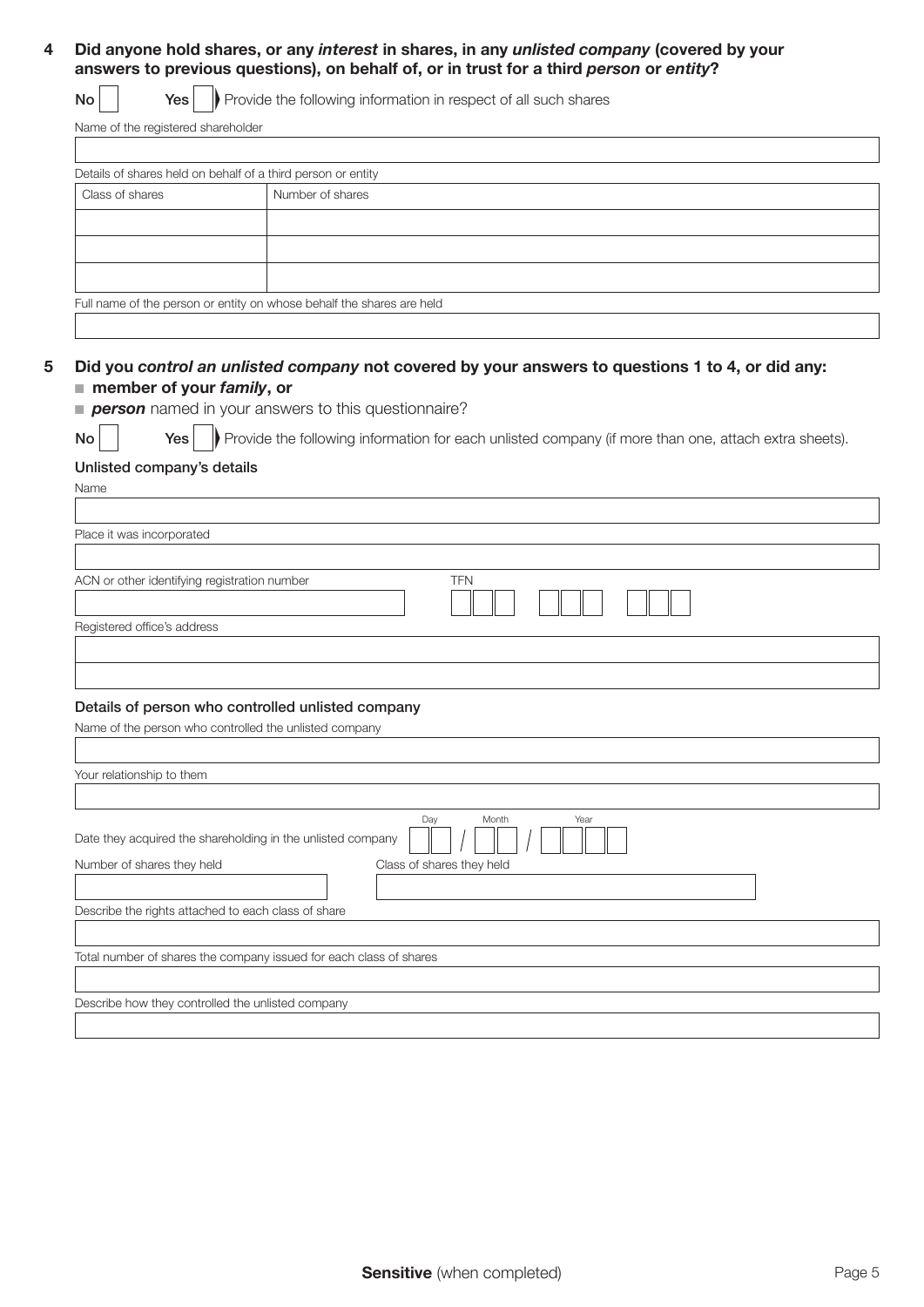#### 6 Did any *unlisted company* named in your answers to questions 1, 2, 3, 4 or 5 have an *interest* in or control an entity?

 $\mathsf{No}$  |  $\mathsf{Yes}$  |  $\mathsf{Provide}$  the following information for each entity (if more than one, attach extra sheets).

### Entity's details

# Section B: Your association with private trusts

- 7 Were you, or was any member of your *family*, or a *person* you named in your answers to this questionnaire, any *private trust's*:
	- $\blacksquare$  beneficiary by name or description including a fixed beneficiary, discretionary beneficiary or eligible beneficiary, or

object.

 $\mathsf{No}$   $\vert$   $\mathsf{Yes} \vert$  Provide the following information for each private trust (if more than one, attach extra sheets).

#### Private trust's details

| Name                                                                           |
|--------------------------------------------------------------------------------|
|                                                                                |
| Tax file number (TFN)                                                          |
| Trustee's details                                                              |
| Name                                                                           |
|                                                                                |
| Address                                                                        |
|                                                                                |
|                                                                                |
| ACN or other identifying registration number<br>Tax file number (TFN)          |
| Type of trust, eg discretionary, unit, widely held                             |
|                                                                                |
| Name of each person who was a beneficiary                                      |
|                                                                                |
| Nature of any interest the person had in the private trust's income or capital |
|                                                                                |
| Your relationship to the person                                                |
|                                                                                |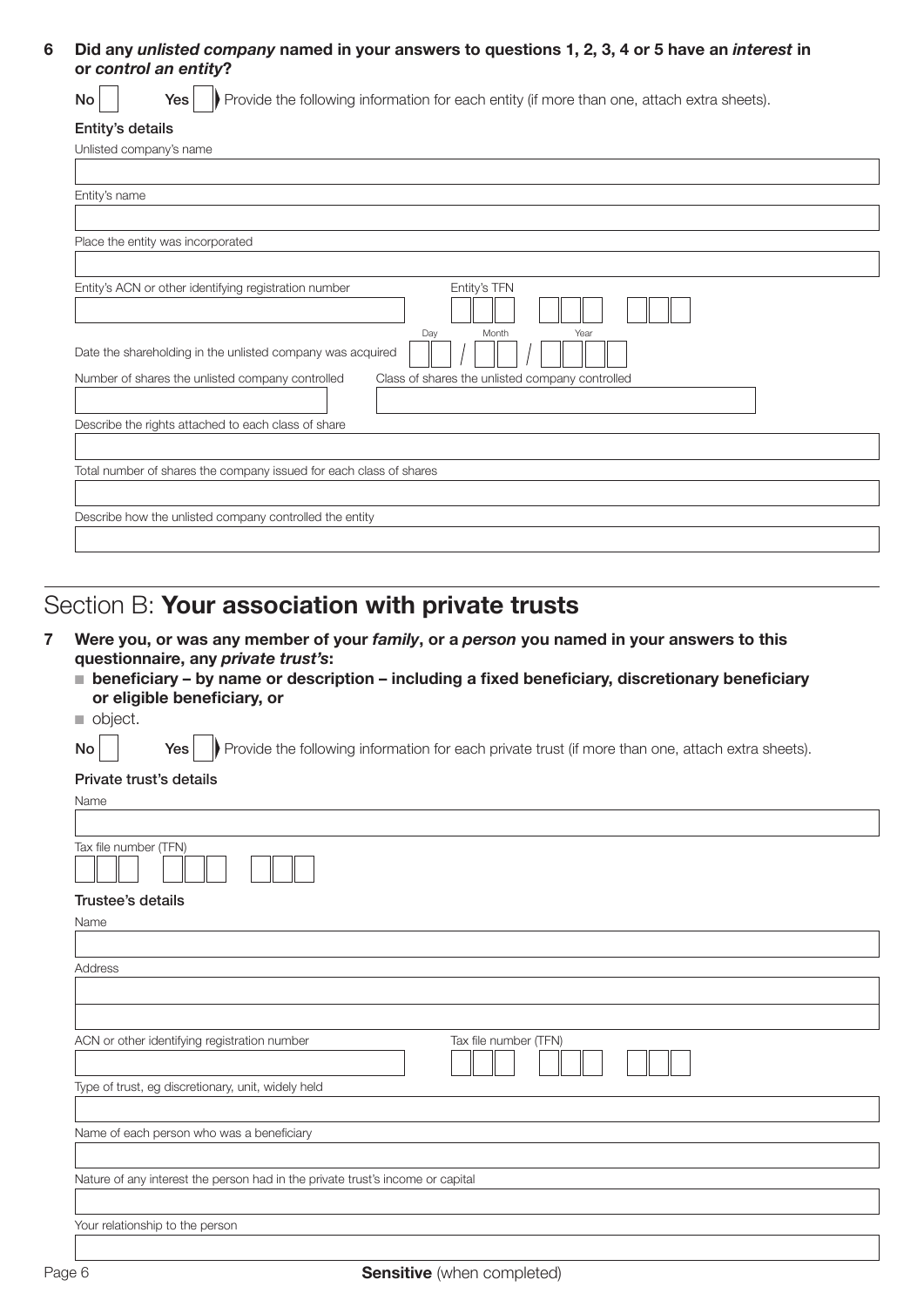#### 8 Were you any *private trust's* trustee, or was any:

### ■ member of your *family*, or

**person** you named your answers to this questionnaire?

 $\mathsf{No}$   $\vert$   $\vert$   $\mathsf{Yes} \vert$   $\vert$  Provide the following information for each private trust (if more than one, attach extra sheets).

#### Private trust's details

| Name                                               |
|----------------------------------------------------|
|                                                    |
| Tax file number (TFN)                              |
|                                                    |
| Type of trust, eg discretionary, unit, widely held |
|                                                    |
| Trustee's details                                  |
| Name                                               |
|                                                    |
| Address                                            |

| ACN or other identifying registration number |  |
|----------------------------------------------|--|
|                                              |  |
| Your relationship to them                    |  |

### 9 Were you, or any member of your *family*, a trustee, administrator or executor of a deceased estate?

 $N \cap$  Yes Who are the beneficiaries of this estate under the terms of the will?

| IVU | $\frac{1}{16}$ $\frac{1}{16}$ visito are the beneficiaties of this estate drider the terms of the will? |
|-----|---------------------------------------------------------------------------------------------------------|
|     |                                                                                                         |
|     |                                                                                                         |
|     |                                                                                                         |
|     |                                                                                                         |
|     |                                                                                                         |
|     |                                                                                                         |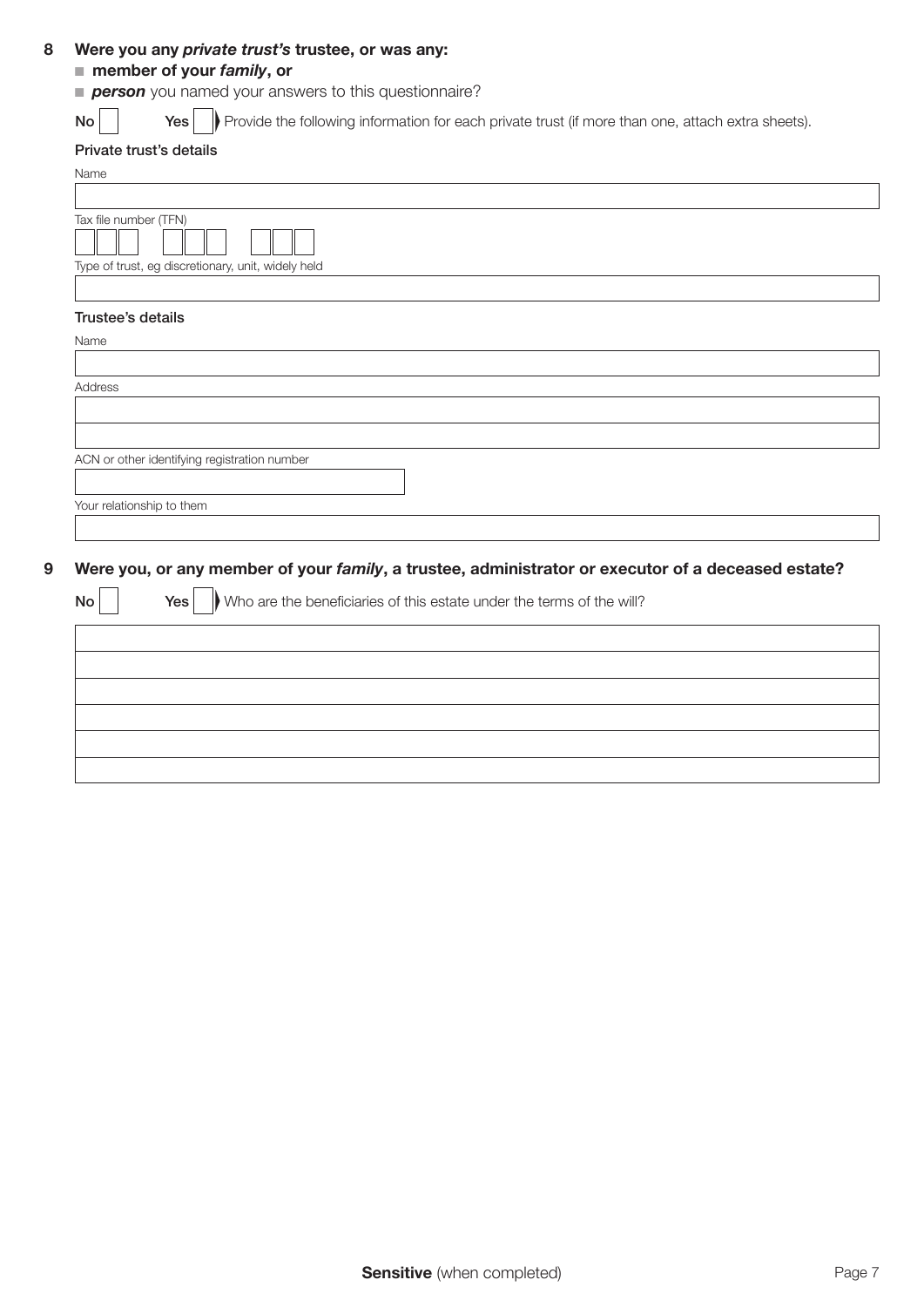#### 10 Were you a *private trust's* settlor or *appointor*, or was any:

#### ■ member of your *family*, or

- **person** you named your answers to this questionnaire?
- 

 $\mathsf{No}$   $\vert$   $\vert$   $\mathsf{Yes} \vert$  Provide the following information for each private trust (if more than one, attach extra sheets).

#### Private trust's details

| <b>THINGIL HUSLS UCTAINS</b>                       |
|----------------------------------------------------|
| Name                                               |
|                                                    |
| Tax file number (TFN)                              |
|                                                    |
| Type of trust, eg discretionary, unit, widely held |
|                                                    |
| Trustee's details                                  |
| Name                                               |
|                                                    |
| Address                                            |
|                                                    |
|                                                    |
|                                                    |

|  |  | ACN or other identifying registration number |  |
|--|--|----------------------------------------------|--|
|  |  |                                              |  |

Settlor's or appointor's name

Your relationship to them

#### 11 Did you have a power of appointment over any *private trust's* assets, or did any:

#### ■ member of your *family*, or

**person** you named your answers to this questionnaire?

 $\mathsf{No}$  |  $\mathsf{Yes}$  |  $\mathsf{Provide}$  the following information for each private trust (if more than one, attach extra sheets).

#### Private trust's details

| Name                                               |
|----------------------------------------------------|
|                                                    |
| Tax file number (TFN)                              |
| Type of trust, eg discretionary, unit, widely held |
|                                                    |
| Trustee's details                                  |
| Name                                               |
|                                                    |
| Address                                            |
|                                                    |
|                                                    |
| ACN or other identifying registration number       |
|                                                    |
| Name of the person with the power of appointment   |
|                                                    |
| Your relationship to them                          |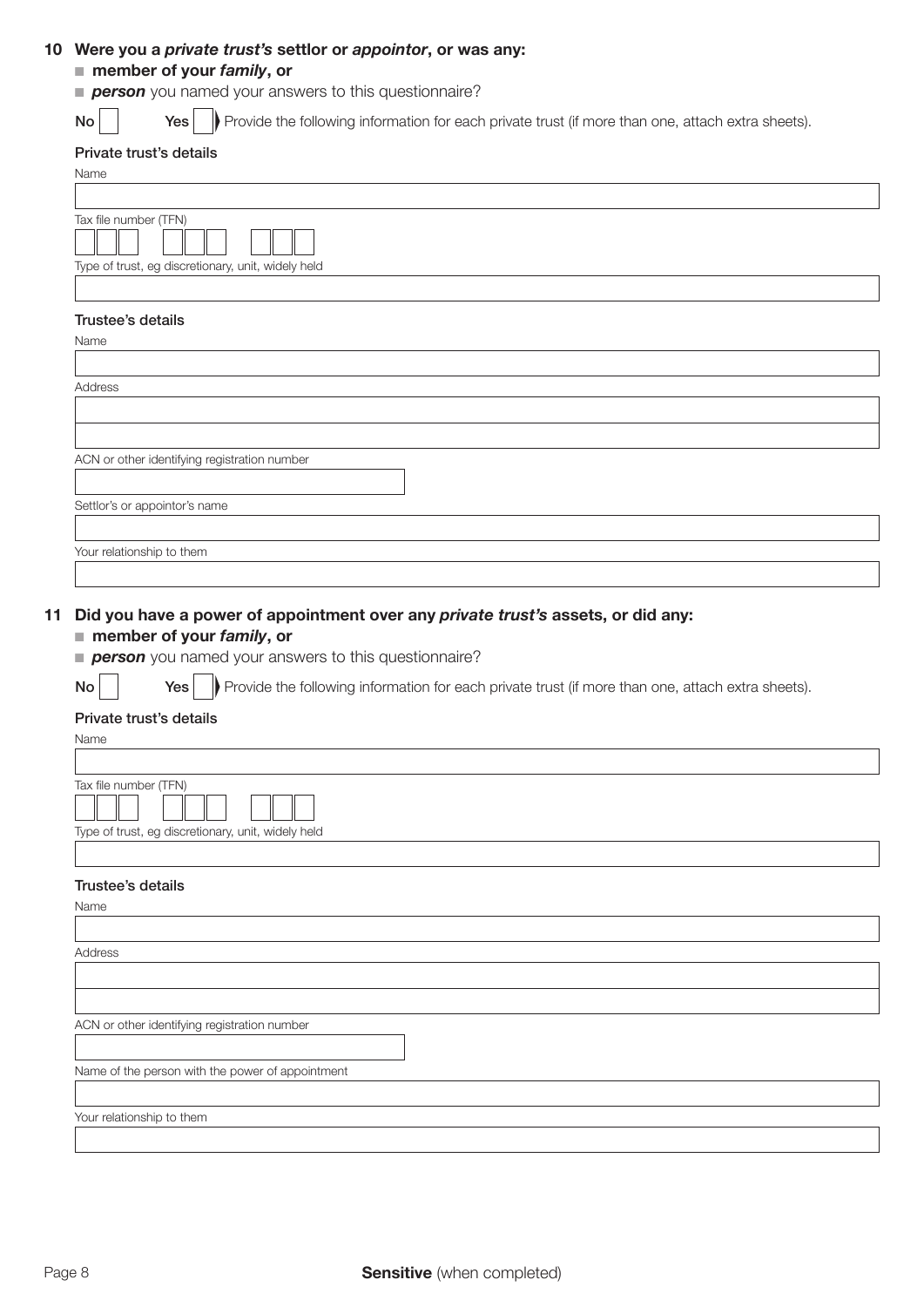### 12 Did you have any power in respect of a *private trust* or the power to appoint any *person* to any office in a *private trust*, or did any:

#### ■ member of your *family*, or

**person** you named your answers to this questionnaire?

 $\mathsf{No}$  |  $\mathsf{Yes}$  | Provide the following information for each private trust (if more than one, attach extra sheets).

#### Private trust's details

| . a.o o.o ao.a.io                                                           |
|-----------------------------------------------------------------------------|
| Name                                                                        |
|                                                                             |
| Tax file number (TFN)<br>Type of trust, eg discretionary, unit, widely held |
|                                                                             |
| Trustee's details                                                           |
| Name                                                                        |
|                                                                             |
| Address                                                                     |
|                                                                             |
|                                                                             |
| ACN or other identifying registration number                                |
|                                                                             |
| Name of the person with the power of appointment                            |
|                                                                             |
|                                                                             |

13 Did you *control the affairs of a private trust*, not covered by your answers to questions 7 to 12,

#### or did any:

Your relationship to them

#### ■ member of your *family*, or

**person** you named your answers to this questionnaire?

 $\mathsf{No}$  |  $\mathsf{Yes}$  |  $\mathsf{Provide}$  the following information for each private trust (if more than one, attach extra sheets).

#### Private trust's details

| Name                                               |
|----------------------------------------------------|
|                                                    |
| Tax file number (TFN)                              |
|                                                    |
| Type of trust, eg discretionary, unit, widely held |
|                                                    |

#### Trustee's details

| Name                                                                |
|---------------------------------------------------------------------|
|                                                                     |
| Address                                                             |
|                                                                     |
|                                                                     |
| ACN or other identifying registration number                        |
| Name of the person who controlled the affairs of the private trust  |
|                                                                     |
| Your relationship to them                                           |
|                                                                     |
| Describe how the person controlled the affairs of the private trust |
|                                                                     |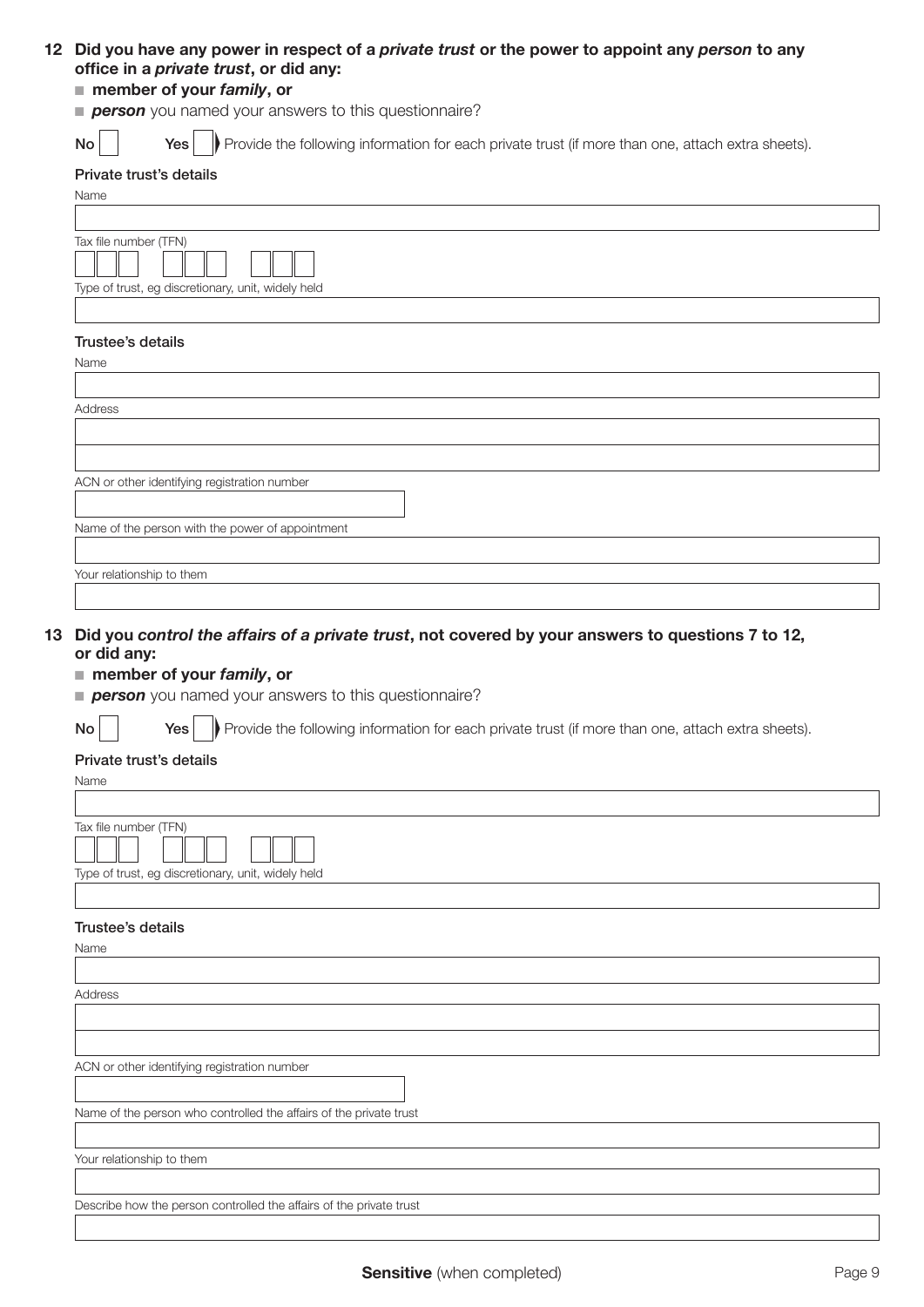# Section C: Your association with partnerships

|              | person you named in your answers to this questionnaire?                                                |
|--------------|--------------------------------------------------------------------------------------------------------|
| No           | Provide the following information for each partnership (if more than one, attach extra sheets).<br>Yes |
|              | Partnership's details                                                                                  |
| Name         |                                                                                                        |
|              |                                                                                                        |
|              | Address                                                                                                |
|              |                                                                                                        |
|              |                                                                                                        |
|              | Tax file number (TFN)                                                                                  |
|              |                                                                                                        |
|              | Partners' details                                                                                      |
| 1.           | Name                                                                                                   |
|              |                                                                                                        |
|              | Address                                                                                                |
|              |                                                                                                        |
|              |                                                                                                        |
|              | Your relationship to partner                                                                           |
| $\mathbf{2}$ | Name                                                                                                   |
|              |                                                                                                        |
|              | Address                                                                                                |
|              |                                                                                                        |
|              |                                                                                                        |
|              | Your relationship to partner                                                                           |
|              |                                                                                                        |
| З            | Name                                                                                                   |
|              |                                                                                                        |
|              | Address                                                                                                |
|              |                                                                                                        |
|              |                                                                                                        |
|              | Your relationship to partner                                                                           |
|              |                                                                                                        |
| 4            | Name                                                                                                   |
|              |                                                                                                        |
|              | Address                                                                                                |
|              |                                                                                                        |
|              |                                                                                                        |
|              | Your relationship to partner                                                                           |
|              |                                                                                                        |
| 5            | Name                                                                                                   |
|              |                                                                                                        |
|              | Address                                                                                                |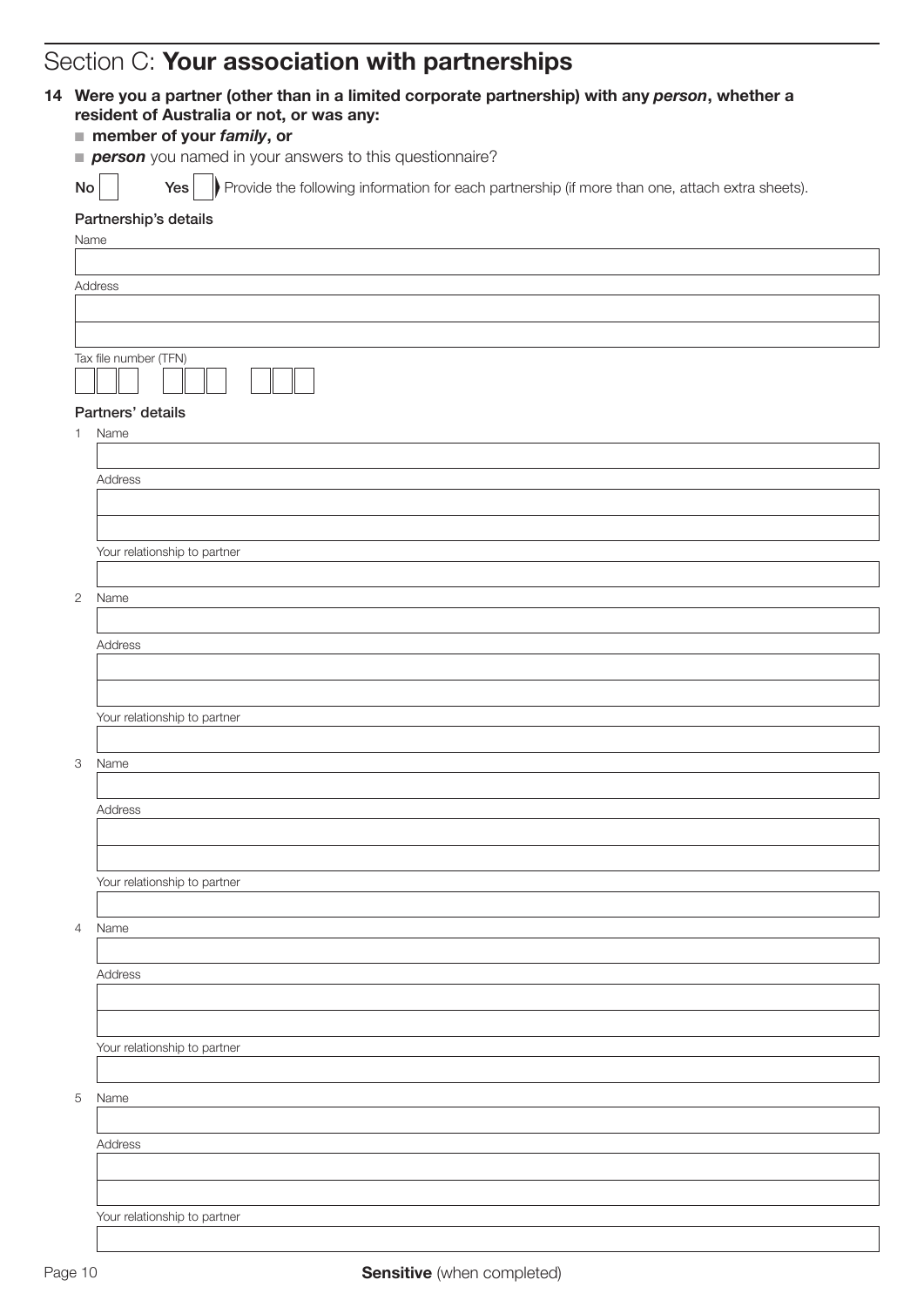# Section D: Your association with corporate limited partnerships

#### 15 Were you a partner in a corporate limited partnership with any *person*, whether an Australian resident or not, or was any:

## ■ member of your *family*, or

|  |  |  |  | person you named in your answers to this questionnaire? |  |
|--|--|--|--|---------------------------------------------------------|--|
|  |  |  |  |                                                         |  |

Name

Yes

 $\mathsf{No}$  |  $\mathsf{Yes}$  | Provide the following information for each corporate limited partnership (if more than one, attach extra sheets).

#### Corporate limited partnership's details

| <b>Address</b>        |  |
|-----------------------|--|
|                       |  |
|                       |  |
|                       |  |
| Tax file number (TFN) |  |
|                       |  |

#### Partners' details

Main investments and activities

| Name |  |
|------|--|
|------|--|

2

3

4

| Address                      |  |
|------------------------------|--|
|                              |  |
|                              |  |
| Your relationship to partner |  |
|                              |  |
| Name                         |  |
|                              |  |
| Address                      |  |
|                              |  |
|                              |  |
| Your relationship to partner |  |
|                              |  |
| Name                         |  |
|                              |  |
| Address                      |  |
|                              |  |
|                              |  |
| Your relationship to partner |  |
|                              |  |
| Name                         |  |
|                              |  |
| Address                      |  |
|                              |  |
|                              |  |
| Your relationship to partner |  |
|                              |  |
|                              |  |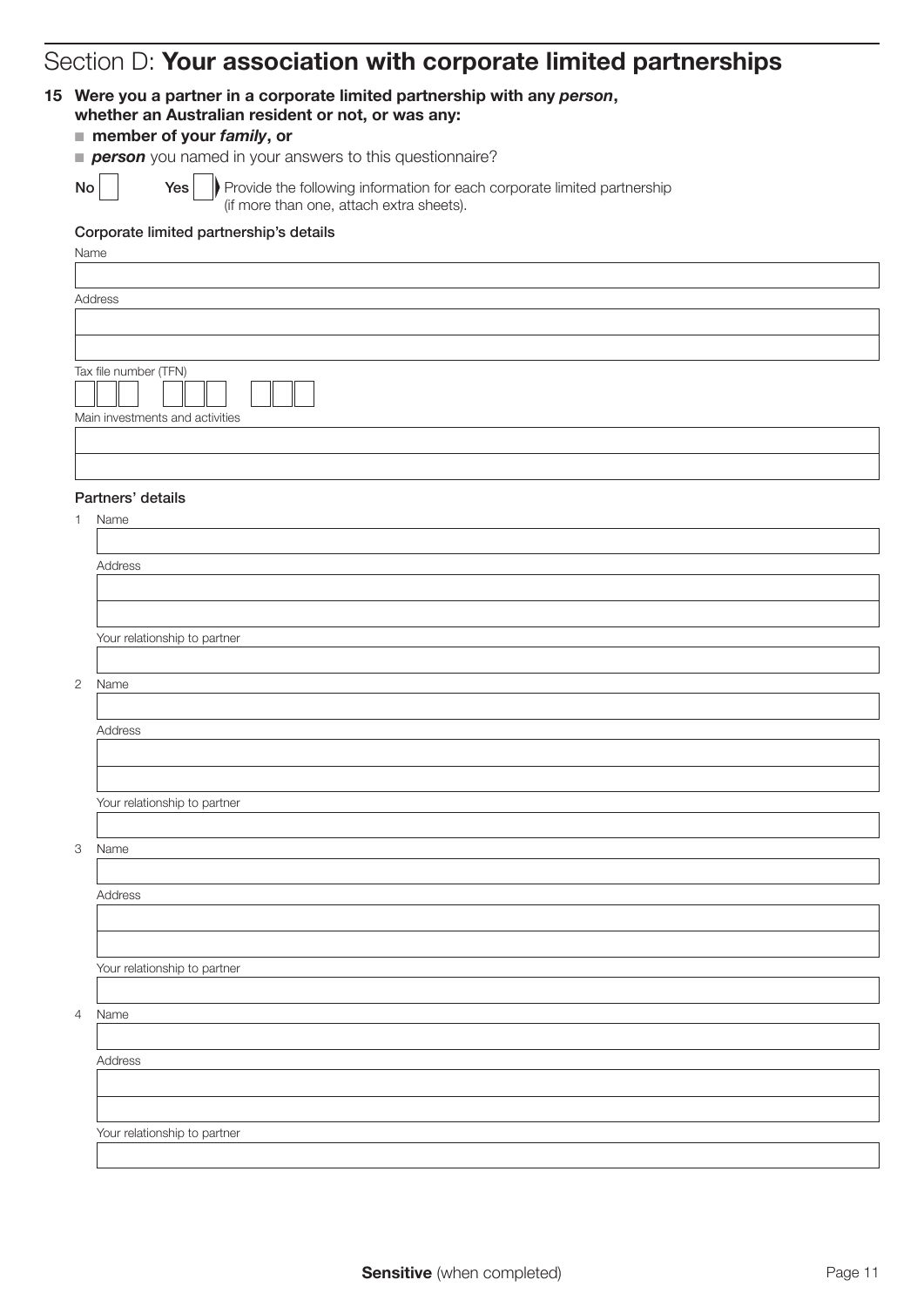# Section F: Your association with joint ventures

|    | person you named in your answers to this questionnaire?                                                  |
|----|----------------------------------------------------------------------------------------------------------|
| No | Provide the following information for each joint venture (if more than one, attach extra sheets).<br>Yes |
|    | Joint venture's details                                                                                  |
|    | Name                                                                                                     |
|    |                                                                                                          |
|    | Address                                                                                                  |
|    |                                                                                                          |
|    |                                                                                                          |
|    | Joint venture's main investments and activities                                                          |
|    |                                                                                                          |
|    |                                                                                                          |
|    |                                                                                                          |
|    | Joint venturers' details                                                                                 |
|    | Name                                                                                                     |
|    |                                                                                                          |
|    | Address                                                                                                  |
|    |                                                                                                          |
|    |                                                                                                          |
|    | Your relationship to joint venturer                                                                      |
|    |                                                                                                          |
|    | Name                                                                                                     |
|    |                                                                                                          |
|    | Address                                                                                                  |
|    |                                                                                                          |
|    |                                                                                                          |
|    | Your relationship to joint venturer                                                                      |
|    |                                                                                                          |
|    | Name                                                                                                     |
|    |                                                                                                          |
|    | Address                                                                                                  |
|    |                                                                                                          |
|    |                                                                                                          |
|    | Your relationship to joint venturer                                                                      |
|    |                                                                                                          |
|    | Name                                                                                                     |
|    |                                                                                                          |
|    | Address                                                                                                  |
|    |                                                                                                          |
|    |                                                                                                          |
|    | Your relationship to joint venturer                                                                      |
|    |                                                                                                          |
|    | Name                                                                                                     |
|    |                                                                                                          |
|    |                                                                                                          |

Your relationship to joint venturer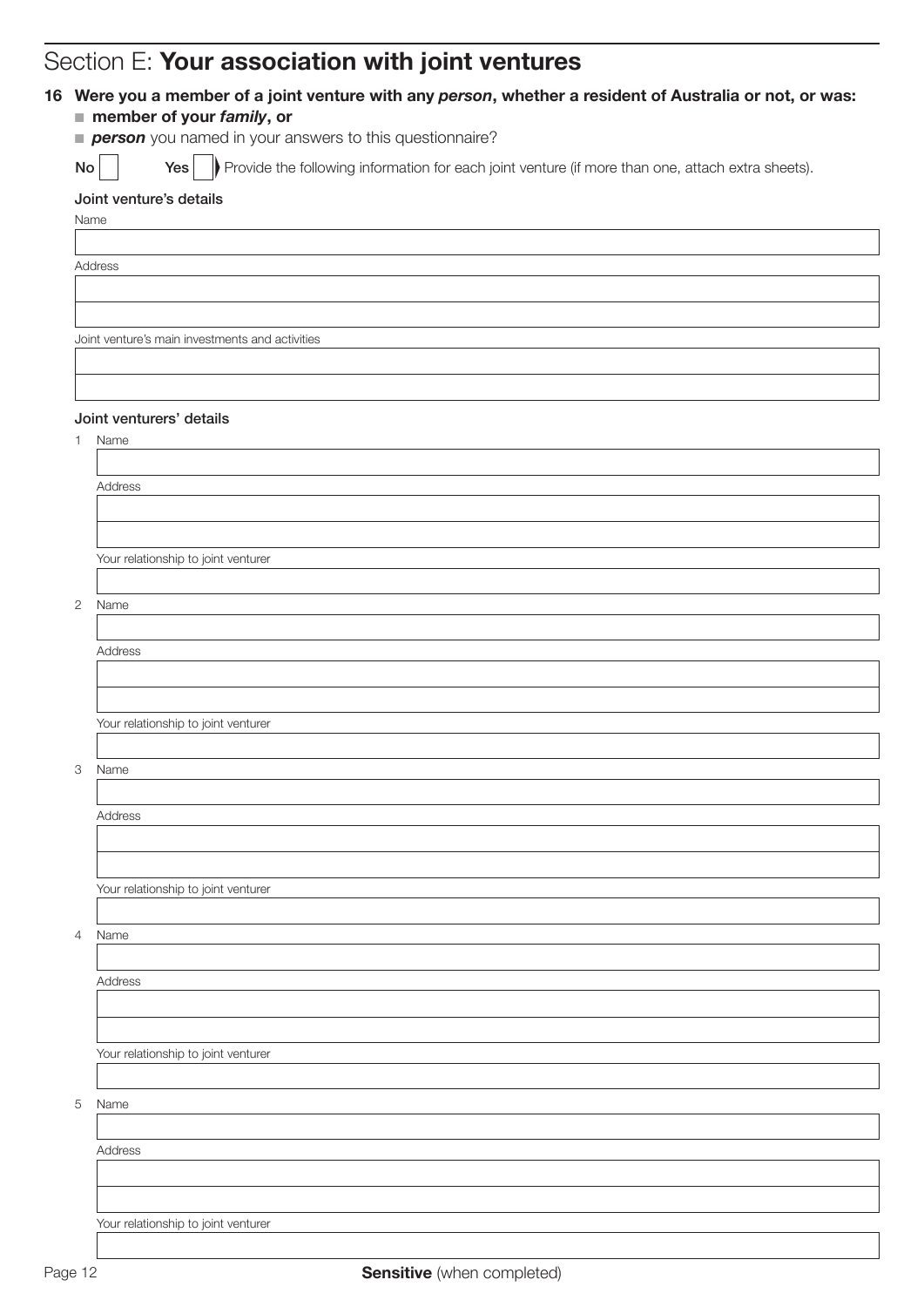# Section F: Your association with super funds

#### 17 Were you in any way eligible to receive income or capital from any super, pension or retirement fund, whether inside or outside Australia?

For the purpose of this question we do not need any details about retail or public sector funds.

| Provide the following information for each fund (if more than one, attach extra sheets).<br>Yes<br>No |
|-------------------------------------------------------------------------------------------------------|
| Fund's details                                                                                        |
| Name                                                                                                  |
|                                                                                                       |
| Tax file number (TFN)                                                                                 |
| Main investments                                                                                      |
|                                                                                                       |
|                                                                                                       |
| Trustee's details                                                                                     |
| Name                                                                                                  |
|                                                                                                       |
| Address                                                                                               |
|                                                                                                       |
|                                                                                                       |
| ACN or other identifying registration number                                                          |
|                                                                                                       |
| Nature of any interest you held in the fund                                                           |
|                                                                                                       |

# Section G: Your association with entities

18 Did you have any *interest* in, or hold any equity investment in, any *entity* which is not covered by your answers in Sections A to F, or did any:

#### ■ member of your *family*, or

**person** you named in your answers to this questionnaire?

 $\mathsf{No}$   $\vert$   $\vert$   $\mathsf{Yes} \vert$   $\vert$  Provide the following information for each entity (if more than one, attach extra sheets).

#### Entity's details

| Name                                                  |
|-------------------------------------------------------|
|                                                       |
| Address                                               |
|                                                       |
|                                                       |
| Entity's type, eg anstalt                             |
|                                                       |
| Purpose, main investments and activities              |
|                                                       |
| Nature of the interest or investment held             |
|                                                       |
| Name of the person holding the interest or investment |
|                                                       |
| Your relationship to them                             |
|                                                       |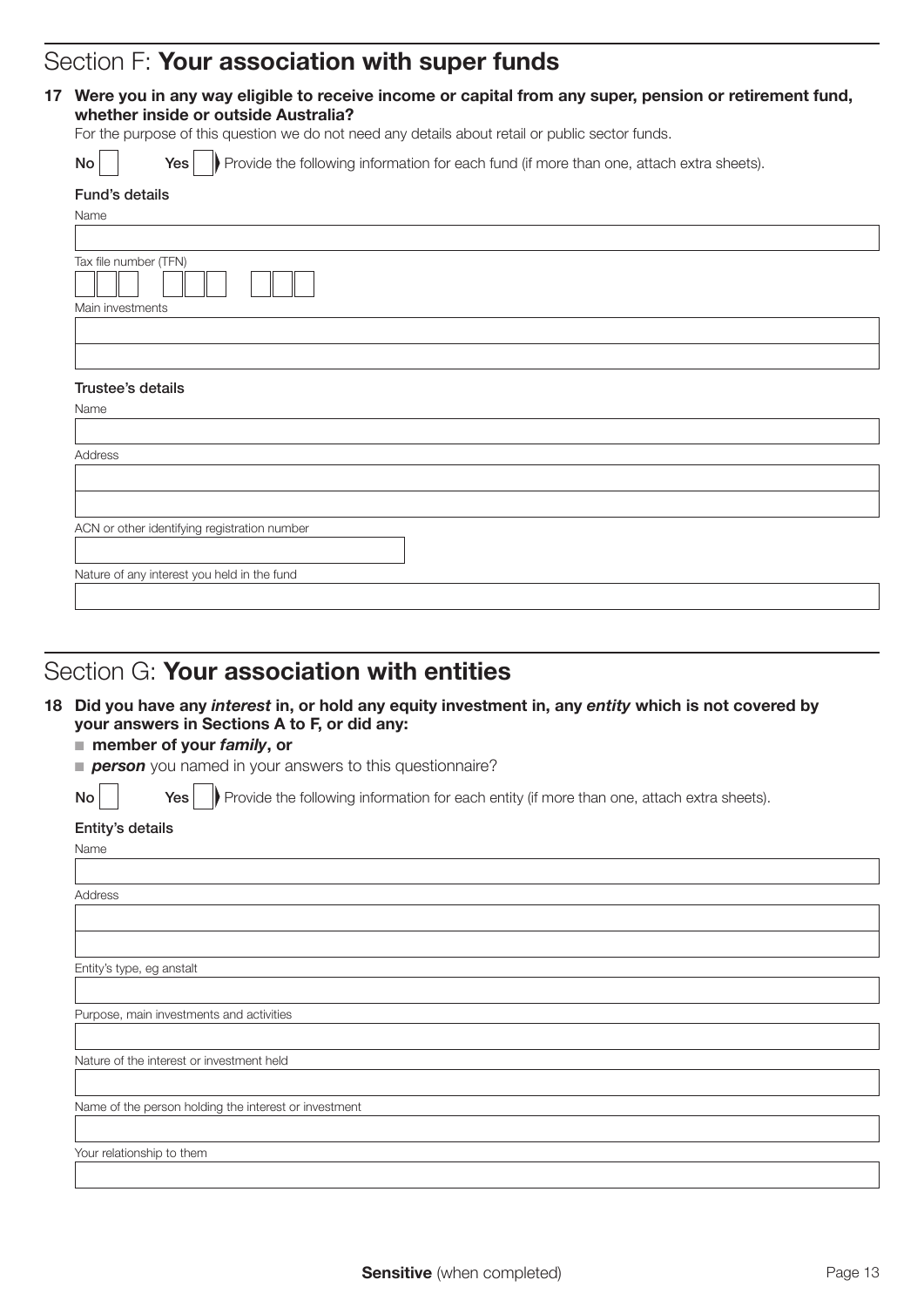#### 19 Did you provide any financial accommodation to any *entity* which you did not cover in your answers in Sections A to F, or did any:

### ■ member of your *family*, or

**person** you named in your answers to this questionnaire?

 $N \circ \Box$  Yes Provide the following information for each entity (if more than one, attach extra sheets).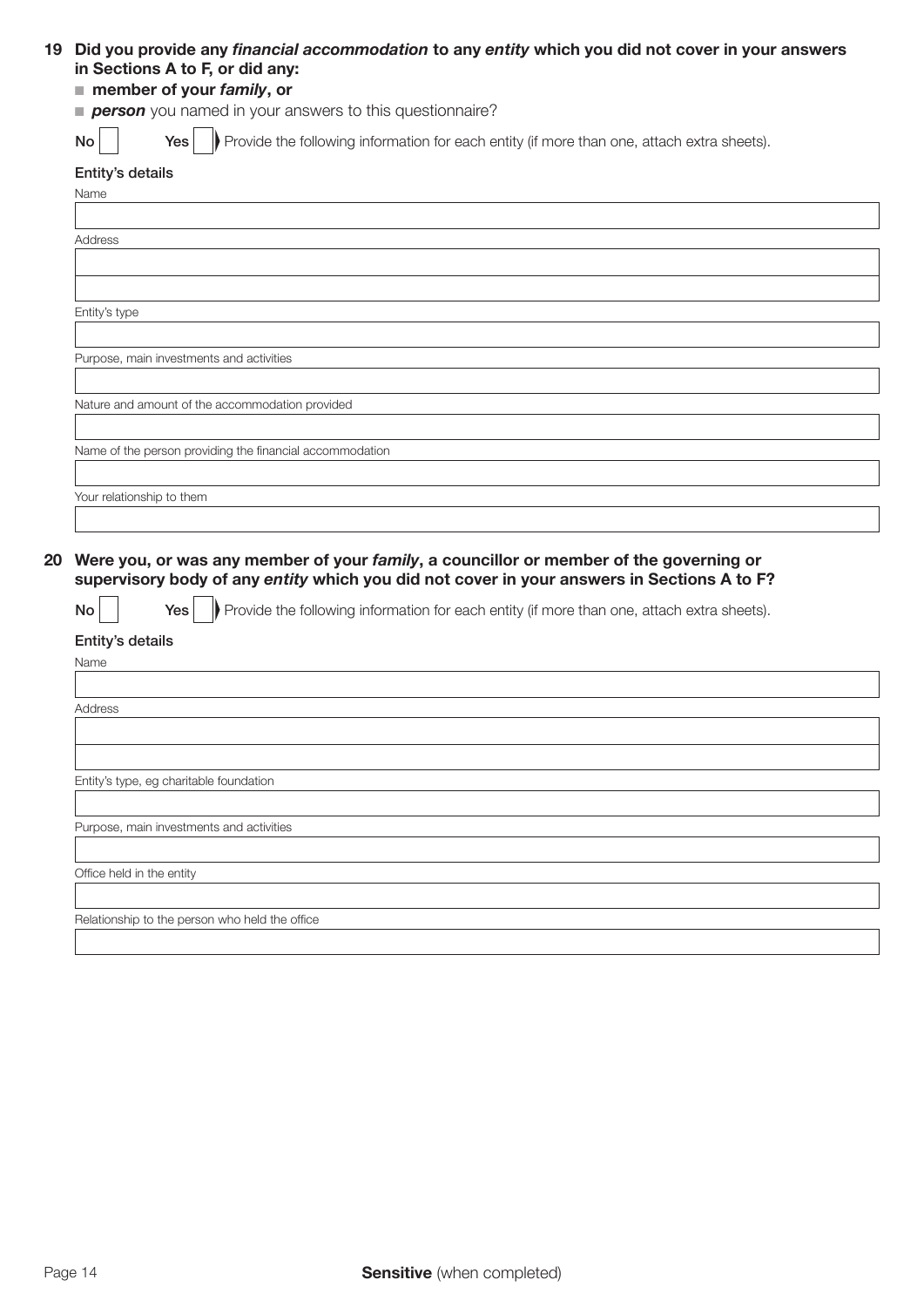#### 21 Did you *control an entity* which you did not cover in your answers in Sections A to F or Questions 18 to 20, or did any:

#### ■ member of your *family*, or

**person** you named in your answers to this questionnaire?

No **Yes** Provide the following information for each entity (if more than one, attach extra sheets).

| Entity's details |  |
|------------------|--|
|------------------|--|

| Name                                          |
|-----------------------------------------------|
|                                               |
| Address                                       |
|                                               |
|                                               |
| Entity's type, eg charitable foundation       |
|                                               |
| Purpose, main investments and activities      |
|                                               |
| Name of the person who controlled the entity  |
|                                               |
| Your relationship to them                     |
|                                               |
| Describe how the person controlled the entity |
|                                               |
|                                               |

# Section H: Financial information

#### 22 Provide a statement of all:

- $\blacksquare$  assets you own alone or with others
- $\blacksquare$  assets your spouse (including a de facto spouse) owns
- $\blacksquare$  liabilities you owe, alone or with others
- $\blacksquare$  liabilities your spouse (including a de facto spouse) owes.

The statement must include all assets and liabilities inside and outside Australia, whether tangible or intangible. You must state if you are showing the assets at cost or market value. Where you cannot easily work out cost or market values, you can use insurance values, rate valuation notices or other information.

You need not include any interest in an entity you listed in your answers to earlier questions in this questionnaire. You can list household contents as a consolidated figure.

- 23 Provide a chart illustrating the organisation or relationship of all *entities* you named in your answers this questionnaire.
- 24 Were you owed any amount because you loaned or advanced funds at any time (including via a loan account as a partner, member of joint venture, shareholder or director of a company, or a trust beneficiary) to any associated *person* or *entity*?

No **Yes** Provide the following information in respect of each such account. Full name of the associated person or entity

Loan amount